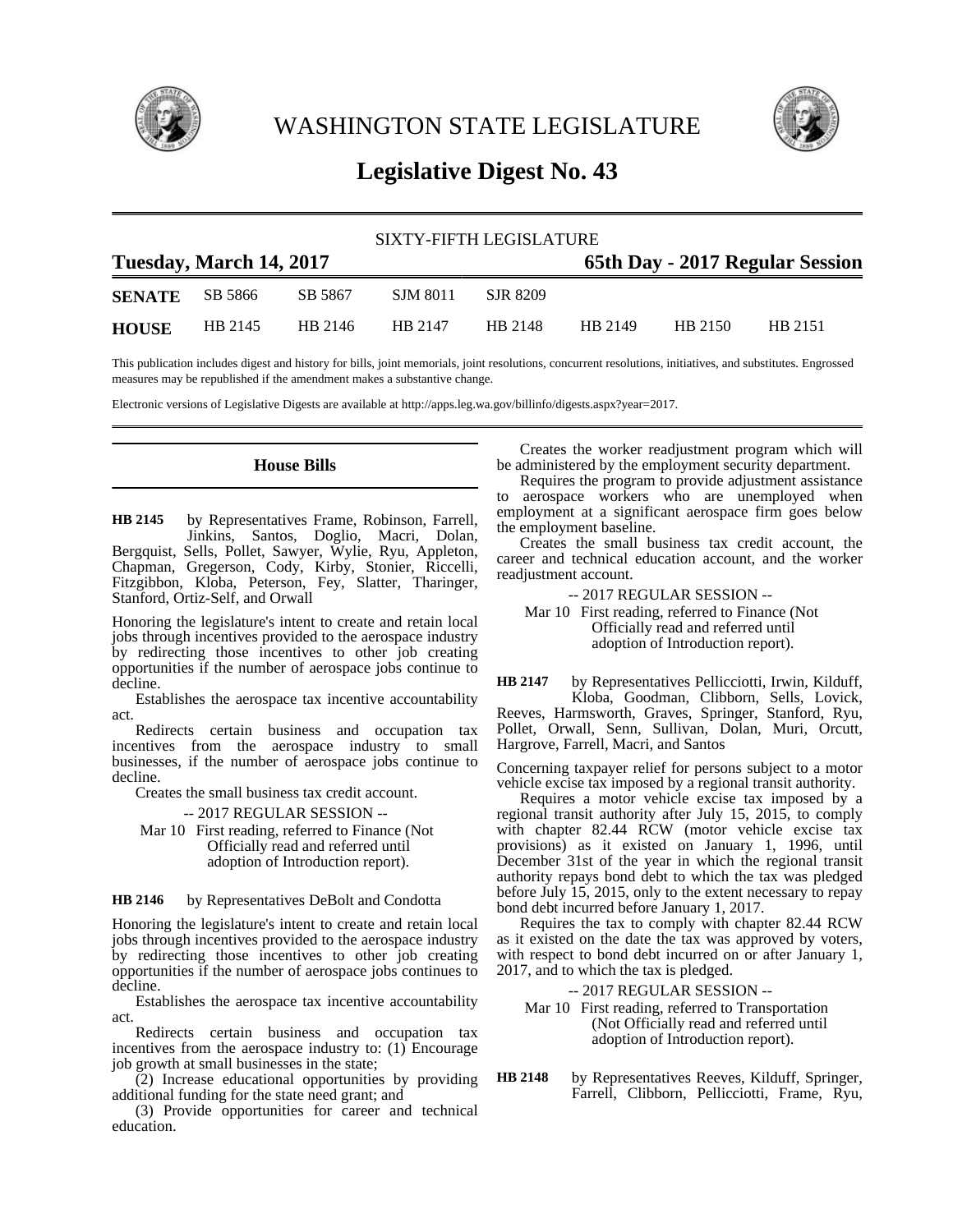Tarleton, Sawyer, Kirby, Stonier, Lovick, Stanford, Pollet, Orwall, Senn, Goodman, Dolan, Muri, Macri, and Santos

Establishing a regional transit authority rebate program for low-income individuals.

Authorizes a regional transit authority, that includes a county with a population of more than 1.5 million, to establish a rebate program to provide rebates of up to forty percent of the motor vehicle excise tax or property tax, or both, paid by a low-income individual.

-- 2017 REGULAR SESSION --

Mar 10 First reading, referred to Transportation (Not Officially read and referred until adoption of Introduction report).

by Representatives Lovick, Harmsworth, Reeves, Farrell, Clibborn, Sullivan, Springer, Pellicciotti, Chapman, Sells, Ortiz-Self, Kilduff, Riccelli, Sawyer, Kirby, Tarleton, Stanford, Jinkins, Ryu, Pollet, Goodman, Dolan, Muri, Orcutt, Hargrove, Macri, and Santos **HB 2149**

Requiring a taxpayer accountability statement to be included with regional transit authority motor vehicle excise taxes.

Requires a regional transit authority that includes a county with a population of more than 1.5 million to, if it contracts for the collection of a tax authorized by RCW 81.104.160 (motor vehicle excise tax for regional authorities; sales and use tax on car rentals), require the inclusion of a taxpayer accountability statement when notification is sent to a person regarding the amount of that tax.

#### -- 2017 REGULAR SESSION --

Mar 10 First reading, referred to Transportation (Not Officially read and referred until adoption of Introduction report).

by Representatives Kloba, Harmsworth, Reeves, Farrell, Rodne, Kirby, Pellicciotti, Kilduff, Orcutt, Young, Springer, Stanford, Jinkins, Ryu, Pollet, Goodman, Dolan, Slatter, Muri, Graves, Hargrove, Macri, and Santos **HB 2150**

Requiring a taxpayer accountability statement to be included with regional transit authority property taxes.

Requires the county treasurer or, in the case of a home rule county, the county official designated by county charter and ordinance as the official with custody over the collection of countywide tax revenues, to include a taxpayer accountability statement regarding the appropriate regional transit authority when notification is sent to a person regarding the amount of property tax levied under RCW 81.104.175 by the regional transit authority.

-- 2017 REGULAR SESSION --

- Mar 10 First reading, referred to Transportation (Not Officially read and referred until adoption of Introduction report).
- by Representatives Kilduff, Muri, Farrell, Young, Lovick, Reeves, Pellicciotti, Kloba, **HB 2151**

Frame, Springer, Stanford, Jinkins, Ryu, Pollet, Senn, Dolan, Robinson, Macri, and Santos

Prioritizing transit agency integration for regional mobility grants in counties with a population of seven hundred thousand or more.

Requires transit agencies located in counties with a population of seven hundred thousand or more that border Puget Sound to, beginning in 2020, be able to demonstrate reasonable progress, as determined by the department of transportation, in integrating service with the regional transit authority located in the same county in order to be eligible for grants from the regional mobility grant program.

-- 2017 REGULAR SESSION --

Mar 10 First reading, referred to Transportation (Not Officially read and referred until adoption of Introduction report).

### **Senate Bills**

#### by Senators Brown, Hobbs, Braun, Mullet, Frockt, and Warnick **SB 5866**

Creating a tax court for the state of Washington.

Creates a tax court as a court of record with statewide jurisdiction that will consist of one judge selected from each district of the court of appeals and commissioners as are appointed by the tax court.

Transfers the powers, duties, and functions of the state board of tax appeals to the tax court.

-- 2017 REGULAR SESSION --

- Mar 10 First reading, referred to Law & Justice.
- Mar 14 Scheduled for public hearing in the Senate Committee on Ways & Means at 3:30 PM in anticipation of other legislative action.
- Mar 16 Scheduled for public hearing in the Senate Committee on Law & Justice at 10:00 AM. (Subject to change)

#### by Senator Braun **SB 5867**

Creating a flexible voluntary program to allow family members to provide personal care services to persons with developmental disabilities or long-term care needs under a consumer-directed medicaid service program.

Requires the department of social and health services to develop and implement a consumer-directed medicaid program which is intended to be a voluntary alternative option for individuals with long-term care needs or developmental disabilities who choose to receive personal care services from a family member.

- -- 2017 REGULAR SESSION --
- Mar 13 First reading, referred to Ways & Means.
- Mar 15 Scheduled for public hearing in the Senate Committee on Ways & Means at 3:30 PM. (Subject to change)